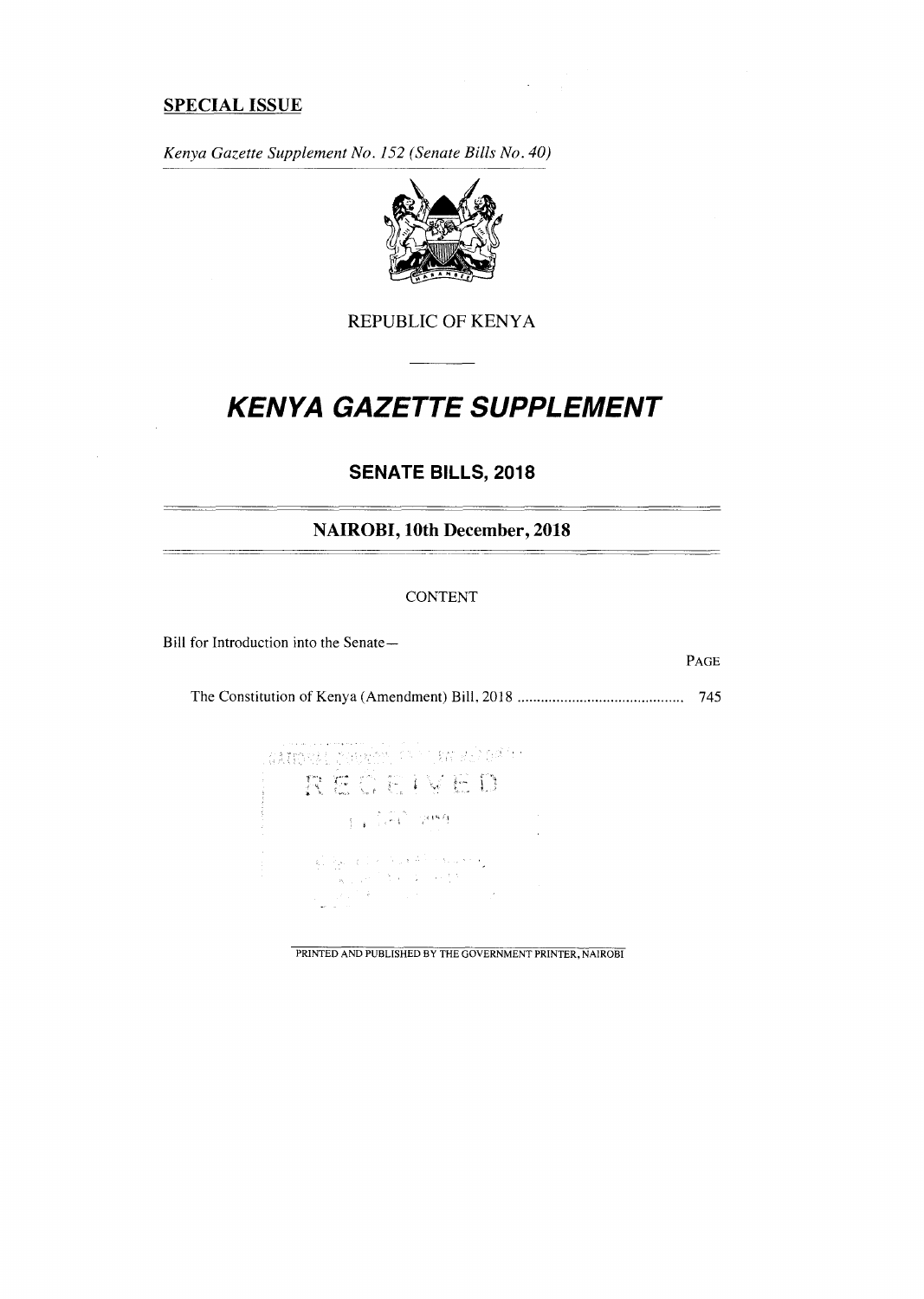## **THE CONSTITUTION OF KENYA (AMENDMENT) BILL, 2018**

#### **A Bill for**

### **AN ACT of Parliament to amend the Constitution of Kenya.**

## **ENACTED** by the Parliament of Kenya, as follows-

1. This Act may be cited as the Constitution of Kenya (Amendment) Act, 2018. Short title.

2. This Act shall apply to general elections following the coming into force of this Act. Application.

3. Article 6 of the Constitution is amended by—

- (a) deleting clause (1) and substituting therefor the following new clause -
	- (1) The territory of Kenya is divided into the National Capital City and the counties specified in the First Schedule.
- (b) inserting the following new clauses immediately after clause  $(1)$  –
	- (1A) The National Capital City shall be known as Nairobi and shall be the seat of the National Government.
	- (1B) The President shall, in exercise of the powers conferred upon him by Article 132(2)(a), appoint for the National Capital City, a Cabinet Secretary who shall exercise such powers and perform such functions as may be delegated to the Cabinet Secretary from time to time by the President.
	- (1C) The National Capital City shall comprise-
		- (a) constituencies for purposes of the election of members of the National Assembly provided for under Article 97  $(1)(a)$ ; and
		- (b) such administrative structures as shall be provided for by an Act of Parliament.

Amendment of Article 6 of the Constitution.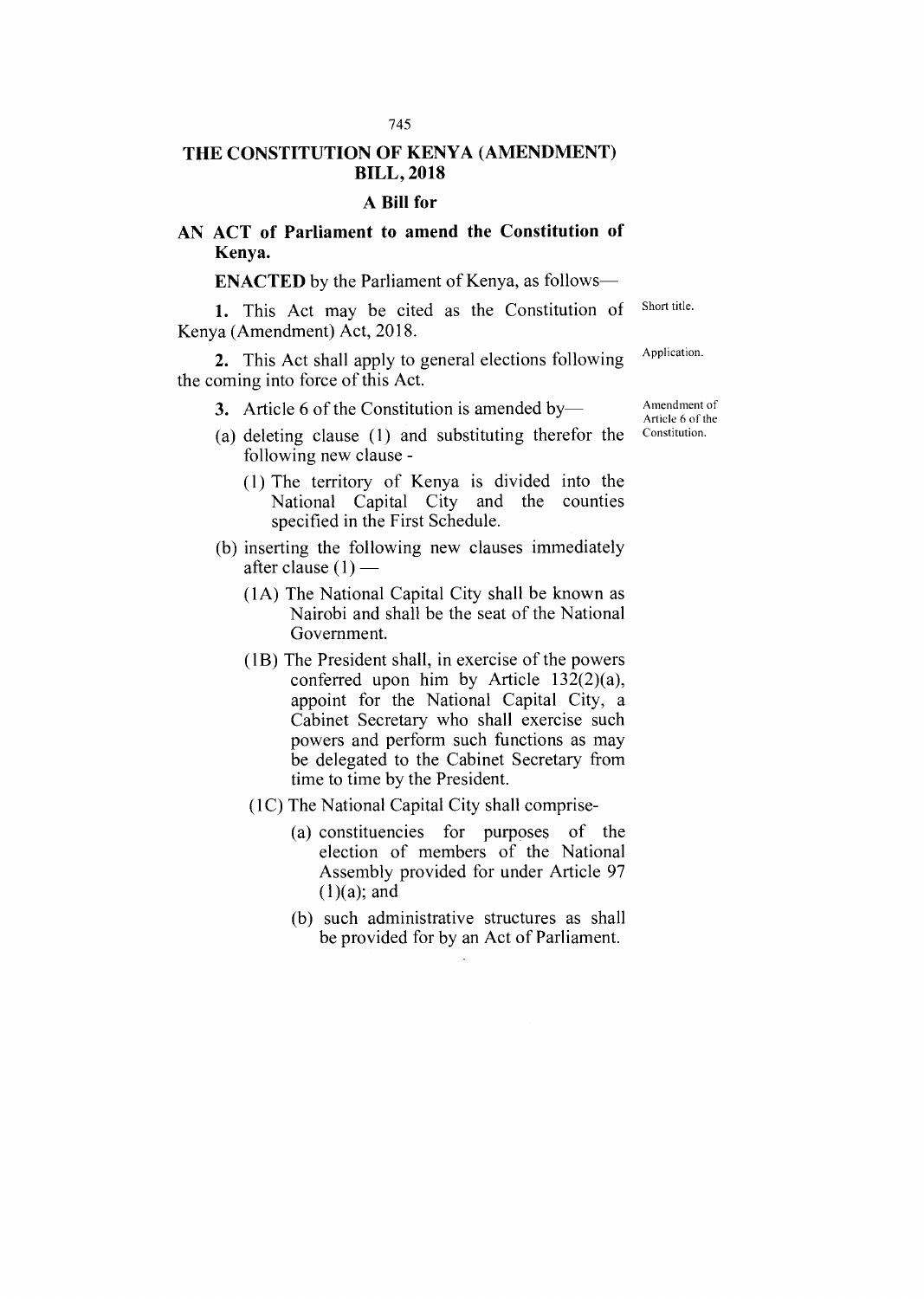4. Article 88 of the Constitution is amended in clause (4) by deleting paragraph (c) and substituting therefor the following new paragraph-

> (c) the delimitation of constituencies, wards and the administrative structures provided for under Article 6(1C)(b);

5. Article 89 of the Constitution is amended by deleting clause (3) and substituting therefor the following new clause-

(3) The Commission shall

- (a) review the number, names and boundaries of wards periodically;
- (b) review the number, names and boundaries of the administrative structures provided for under Article 6(1C)(b) in the manner provided for by national legislation; and
- (c) not delimit any wards in the National Capital City.

6. Article 97 of the Constitution is amended in clause (1) by deleting the words "forty-seven" appearing at the beginning of paragraph (b) and substituting therefor the words "forty-six".

7. Article 98 of the Constitution is amended in clause (1) by deleting the words "forty-seven" appearing at the beginning of paragraph (a) and substituting therefor the words "forty-six".

8. Article 200 of the Constitution is amended in clause 2(a) by deleting the words "capital city" appearing immediately after the words "governance of the" and substituting therefor the words "National Capital City".

9. The First Schedule to the Constitution is amended by deleting item 47.

10. Parliament shall enact the legislation required under this Act within ninety days of the commencement of this Act.

Amendment of Article 88 of the Constitution.

Amendment of Article 89 of the Constitution.

Amendment of Article 97 of the Constitution.

Amendment of Article 98 of the Constitution.

Amendment of Article 200 of the Constitution.

Amendment of the First Schedule to the Constitution.

Enactment of legislation.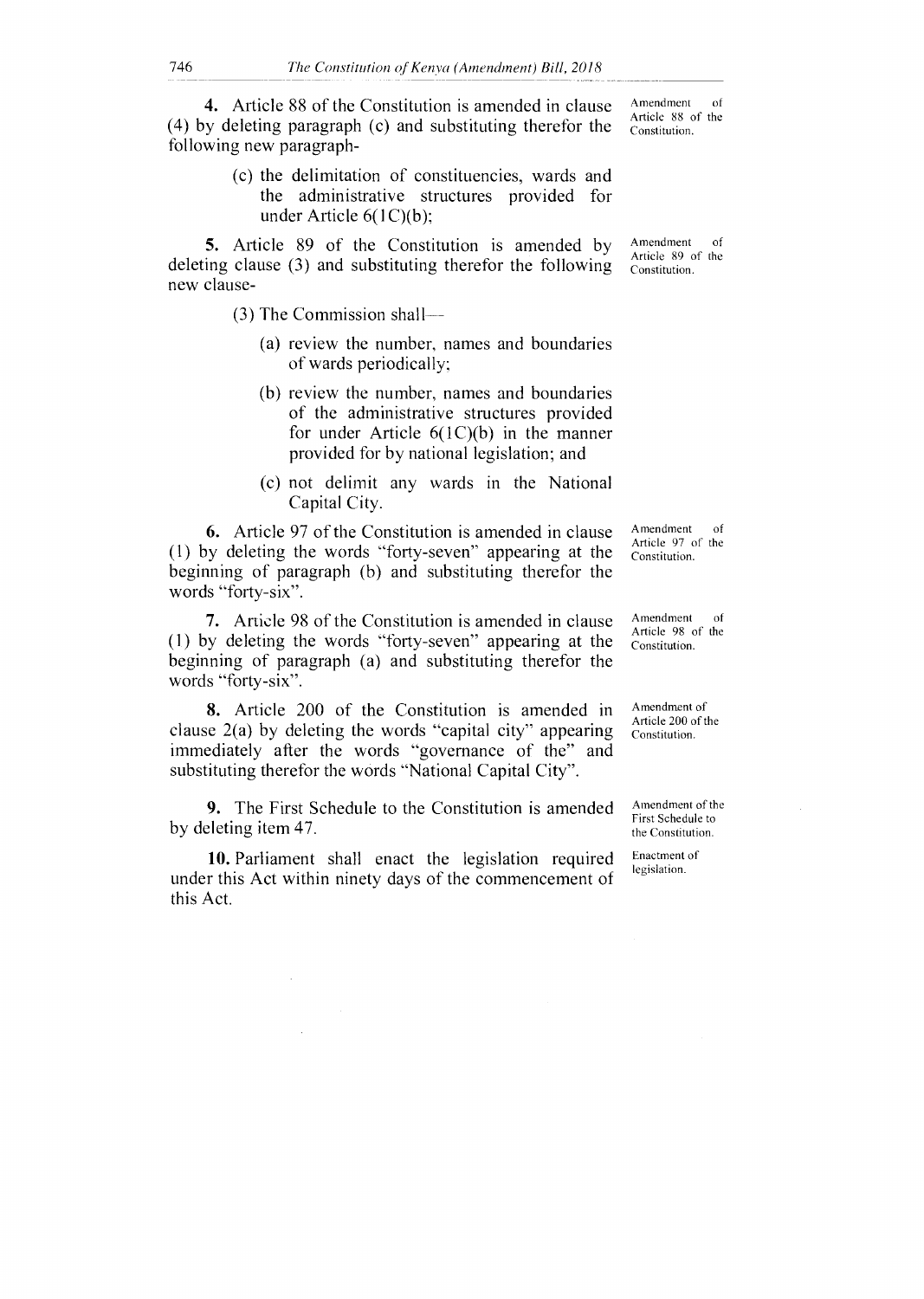#### MEMORANDUM OF OBJECTS AND REASONS

This Bill seeks to amend the Constitution exclude Nairobi from the ambit of county governments and to place it under the leadership of the National Government. The Bill further seeks to establish Nairobi as the National Capital City and empowers the President to nominate a Cabinet Secretary to be responsible for the management of the City.

Nairobi City is a focal point for development and Kenya's interaction with the rest of the world. It is the seat of the National Government, a strategic hub for business in Africa and the rest of the world and the headquarters of various international organs and embassies for numerous countries. Its cosmopolitan nature, central location and presence of key national government headquarters make it a city for all Kenyans.

Nairobi City is therefore distinct from other counties and requires to be managed and planned for differently. In addition, Nairobi faces unique challenges that are notably different from other counties yet it has been subjected to the same revenue sharing formula as other counties.

This Bill therefore proposes that Nairobi be managed by the National Government which is better resourced and utilizes a significant proportion of the resources in Nairobi.

The approach of having the national Capital managed by the central government has been adopted by many other countries including, Nigeria, Mexico and the United States of America. Indeed at independence, the quasi-federal system of government adopted by Kenya distinguished Nairobi Area from the seven other semi-autonomous regions *(Majimbos)*  despite the fact the regions had extensive political and development powers for delivery of public services.

The Bill is alive to the power of the people and their right to be represented. As such, this right will continue to be fulfilled through the election of representatives to the National Assembly.

> AARON CHERUIYOT, *Senator.*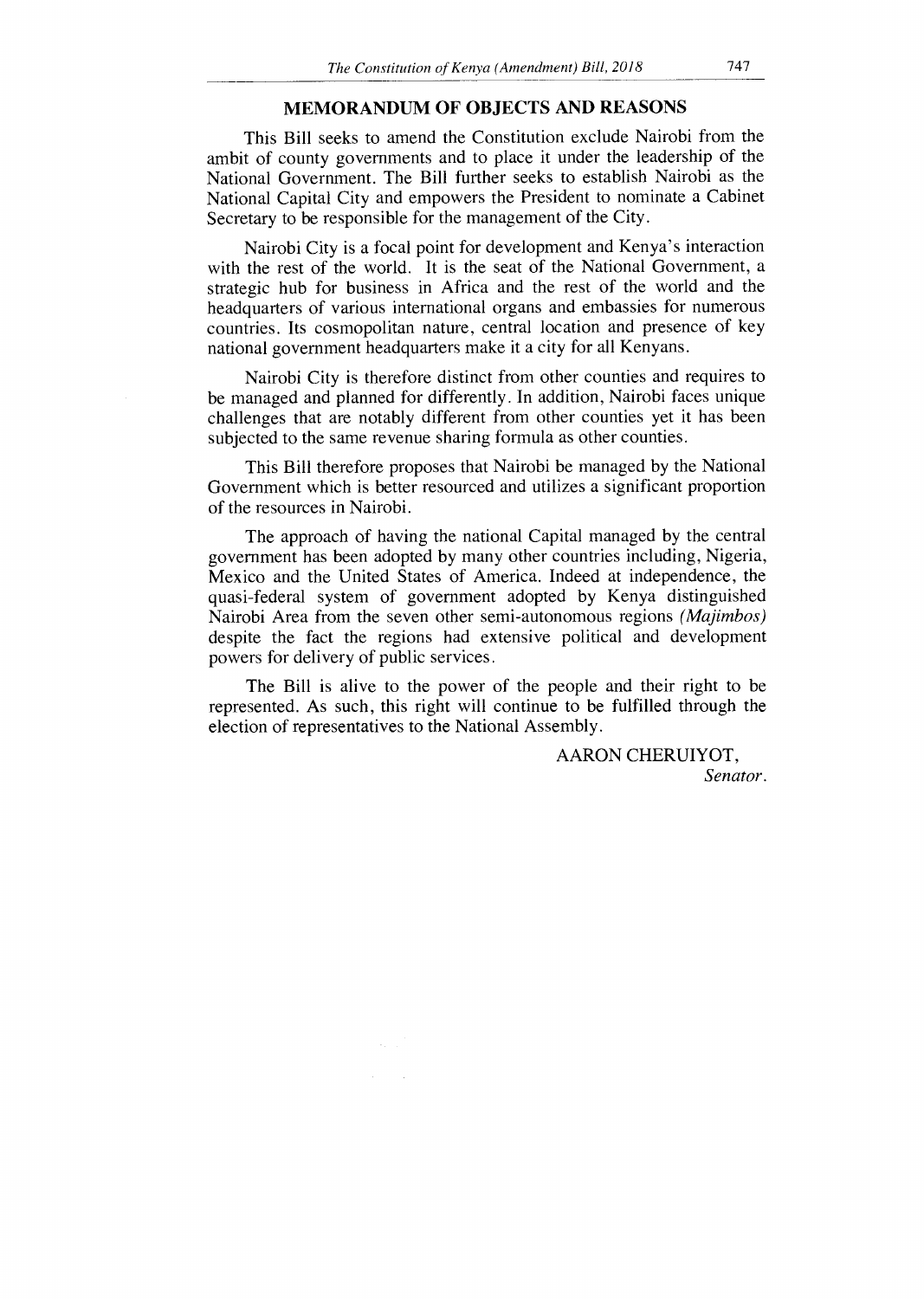*Article 6 which it is proposed to amend-*

6. Devolution and access to services

(1) The territory of Kenya is divided into the counties specified in the First Schedule.

(2) The governments at the national and county levels are distinct and inter- dependent and shall conduct their mutual relations on the basis of consultation and cooperation.

(3) A national State organ shall ensure reasonable access to its services in all parts of the Republic, so far as it is appropriate to do so having regard to the nature of the service.

*Article 88 which it is proposed to amend* 

#### **Independent Electoral and Boundaries Commission.**

88. (1) There is established the Independent Electoral and Boundaries Commission.

(2) A person is not eligible for appointment as a member of the Commission if the person —

- (a) has, at any time within the preceding five years, held office, or stood for election as—
	- (i) a member of Parliament or of a county assembly; or
	- (ii) a member of the governing body of a political party; or
- (b) holds any State office.

(3) A member of the Commission shall not hold another public office.

(4) The Commission is responsible for conducting or supervising referenda and elections to any elective body or office established by this Constitution, and any other elections as prescribed by an Act of Parliament and, in particular, for —

- (a) the continuous registration of citizens as voters;
- (b) the regular revision of the voters' roll;
- (c) the delimitation of constituencies and wards;
- (d) the regulation of the process by which parties nominate candidates for elections;
- (e) the settlement of electoral disputes, including disputes relating to or arising from nominations but excluding election petitions and disputes subsequent to the declaration of election results;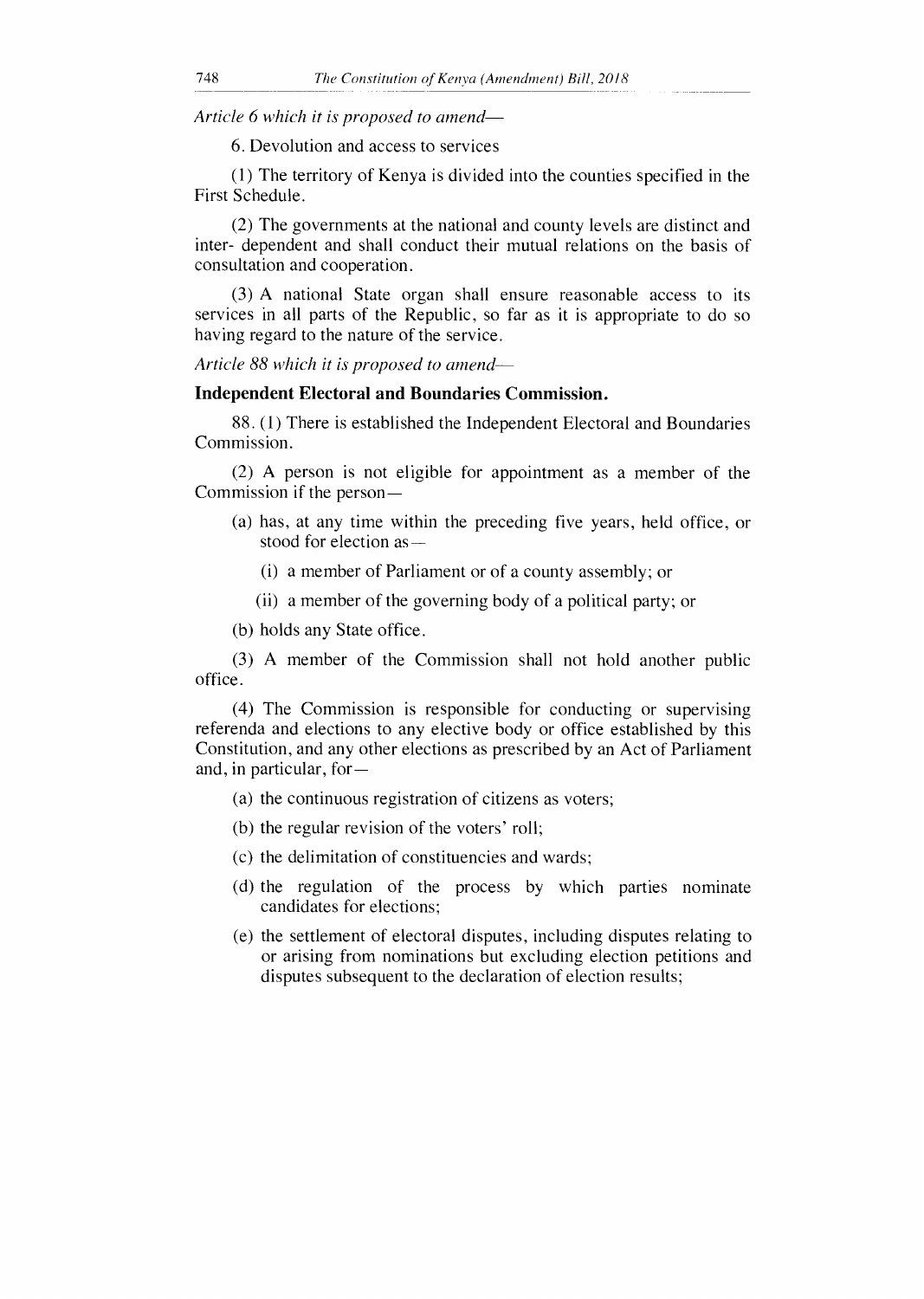- (f) the registration of candidates for election;
- (g) voter education;
- (h) the facilitation of the observation, monitoring and evaluation of elections;
- (i) the regulation of the amount of money that may be spent by or on behalf of a candidate or party in respect of any election;
- (j) the development of a code of conduct for candidates and parties contesting elections; and
- (k) the monitoring of compliance with the legislation required by Article 82 (1) (b) relating to nomination of candidates by parties.

(5) The Commission shall exercise its powers and perform its functions in accordance with this Constitution and national legislation.

#### *Article 89 which it is proposed to amend-*

89. Delimitation of electoral units

(1) There shall be two hundred and ninety constituencies for the purposes of the election of the members of the National Assembly provided for in Article 97(1)(a).

(2) The Independent Electoral and Boundaries Commission shall review the names and boundaries of constituencies at intervals of not less than eight years, and not more than twelve years, but any review shall be completed at least twelve months before a general election of members of Parliament.

(3) The Commission shall review the number, names and boundaries of wards periodically.

(4) If a general election is to be held within twelve months after the completion of a review by the Commission, the new boundaries shall not take effect for purposes of that election.

(5)The boundaries of each constituency shall be such that the number of inhabitants in the constituency is, as nearly as possible, equal to the population quota, but the number of inhabitants of a constituency may be greater or lesser than the population quota in the manner specified in clause (6) to take account of —

(a) geographical features and urban centres;

(b) community of interest, historical, economic and cultural ties; and

(c) means of communication.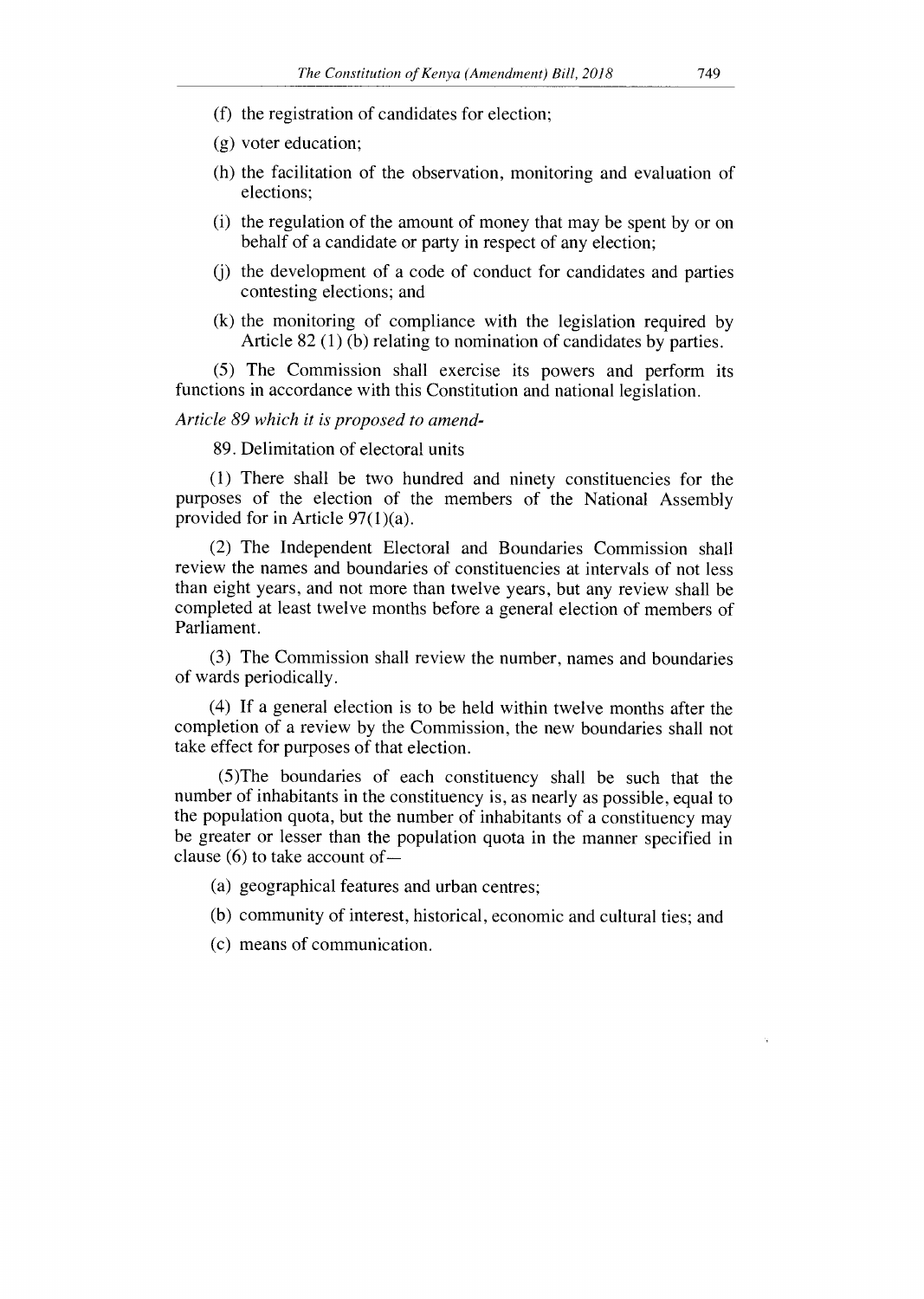(6) The number of inhabitants of a constituency or ward may be greater or lesser than the population quota by a margin of not more than —

(a) forty per cent for cities and sparsely populated areas; and

(b) thirty per cent for the other areas.

(7) In reviewing constituency and ward boundaries the Commission shall-

- (a) consult all interested parties; and
- (b) progressively work towards ensuring that the number of inhabitants in each constituency and ward is, as nearly as possible, equal to the population quota.

(8) If necessary, the Commission shall alter the names and boundaries of constituencies, and the number, names and boundaries of wards.

(9) Subject to clauses  $(1)$ ,  $(2)$ ,  $(3)$  and  $(4)$ , the names and details of the boundaries of constituencies and wards determined by the Commission shall be published in the Gazette, and shall come into effect on the dissolution of Parliament first following their publication.

(10) A person may apply to the High Court for review of a decision of the Commission made under this Article.

(11) An application for the review of a decision made under this Article shall be filed within thirty days of the publication of the decision in the Gazette and shall be heard and determined within three months of the date on which it is filed.

(12) For the purposes of this Article, "population quota" means the number obtained by dividing the number of inhabitants of Kenya by the number of constituencies or wards, as applicable, into which Kenya is divided under this Article.

#### *Article 97 which it is proposed to amend-*

#### 97. **Membership of the National Assembly**

- (1) The National Assembly consists of —
- (a) two hundred and ninety members, each elected by the registered voters of single member constituencies;
- (b) forty-seven women, each elected by the registered voters of the counties, each county constituting a single member constituency;
- (c) twelve members nominated by parliamentary political parties according to their proportion of members of the National Assembly in accordance with Article 90, to represent special